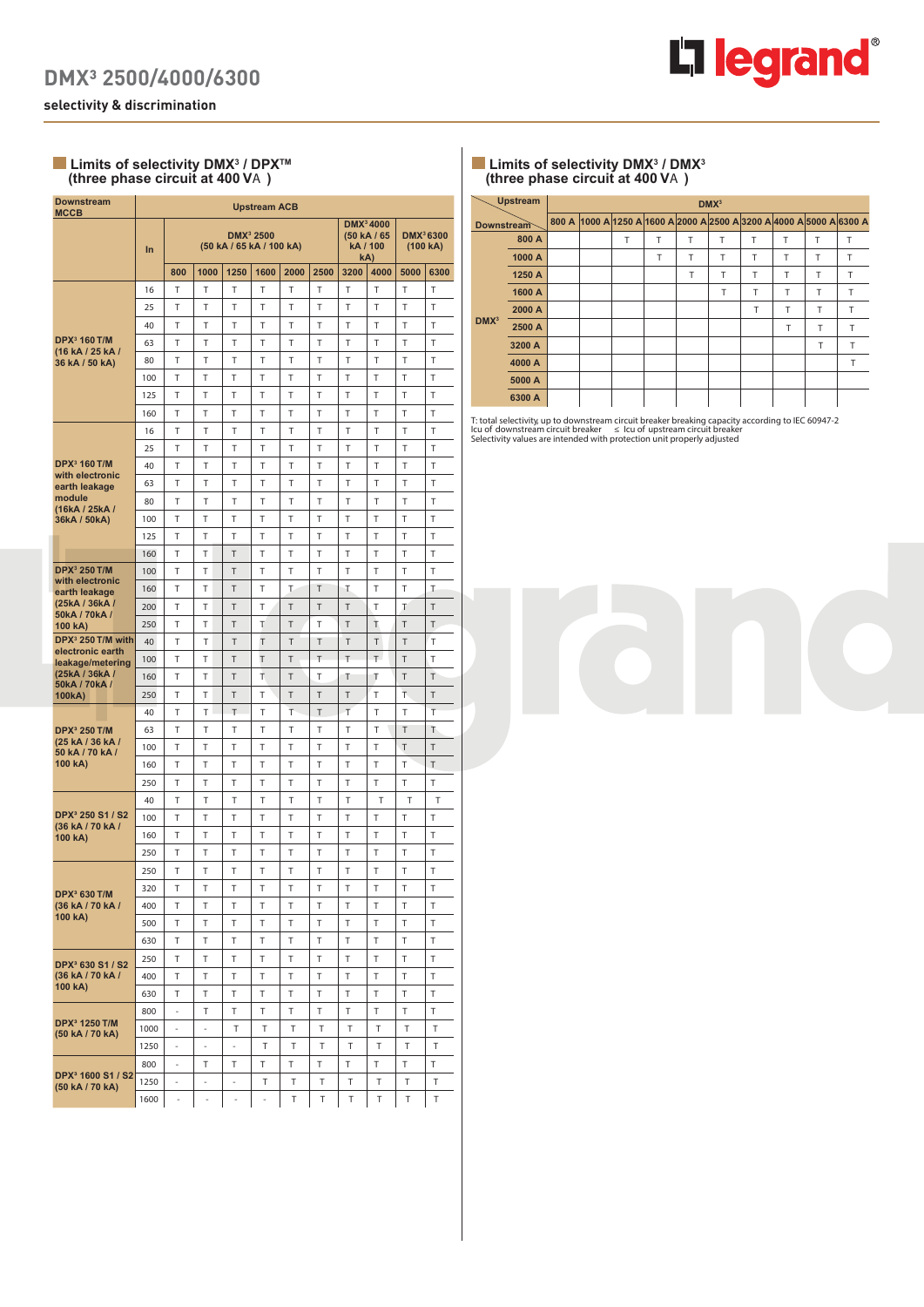

# **Technical characteristics**

### **DMX3 2500**

|                                            | <b>DMX</b> <sup>3</sup> 2500 |     |           |                |     |           |                |      |           |                |           |                |                |                 |       |           |                 |                 |      |
|--------------------------------------------|------------------------------|-----|-----------|----------------|-----|-----------|----------------|------|-----------|----------------|-----------|----------------|----------------|-----------------|-------|-----------|-----------------|-----------------|------|
| DMX <sup>3</sup> according to IEC 60947-2  |                              |     | 800       |                |     | 1000      |                |      | 1250      |                |           | 1600           |                |                 | 2000  |           |                 | 2500            |      |
|                                            |                              | N.  | н         | L.             | N   | н         | L.             | N.   | н         | L              | N         | H              | L              | N               | н     | L.        |                 | н<br>N.         | L.   |
| <b>Number of poles</b>                     |                              |     | $3P - 4P$ |                |     | $3P - 4P$ |                |      | $3P - 4P$ |                | $3P - 4P$ |                | $3P - 4P$      |                 |       | $3P - 4P$ |                 |                 |      |
| Rating In (A)                              |                              |     | 800       |                |     | 1000      |                | 1250 |           |                | 1600      |                | 2000           |                 |       | 2500      |                 |                 |      |
| Rated insulation voltage Ui (V)            |                              |     | 1000      |                |     | 1000      |                |      | 1000      |                |           | 1000           |                |                 | 1000  |           |                 | 1000            |      |
| Rated impulse withstand voltage Uimp (kV)  |                              |     | 12        |                | 12  |           |                |      | 12        |                |           | 12             |                |                 | 12    |           |                 | 12              |      |
| Rated operational voltage (50/60Hz) Ue (V) |                              |     | 690       |                | 690 |           |                |      | 690       |                |           | 690            |                |                 | 690   |           |                 | 690             |      |
| <b>Frame</b>                               |                              |     |           | $\overline{2}$ |     |           | $\overline{2}$ | -1   |           | $\overline{2}$ |           |                | $\overline{2}$ |                 |       | 2         |                 |                 | 2    |
|                                            | <b>230 VA</b>                | 50  | 65        | 100            | 50  | 65        | 100            | 50   | 65        | 100            | 50        | 65             | 100            | 50              | 65    | 100       | \$0             | 65              | 100  |
|                                            | <b>415 VA</b>                | 50  | 65        | 100            | 50  | 65        | 100            | 50   | 65        | 100            | 50        | 65             | 00             | 50              | 65    | 100       | 50              | 65              | 100  |
| Ultimate breaking capacity Icu<br>(kA)     | <b>500 VA</b>                | 50  | 65        | 100            | 50  | 65        | 100            | 50   | 65        | 100            | 50        | 65             | 00             | 50              | 65    | 100       | \$0             | 65              | 100  |
|                                            | <b>600 VA</b>                | 50  | 60        | 75             | 50  | 60        | 75             | 50   | 60        | 75             | 50        | 60             | 75             | 50              | 60    | 75        | 50              | 60              | 75   |
| 690 VA                                     |                              | 50  | 55        | 65             | 50  | 55        | 65             | 50   | 55        | 65             | 50        | 55             | 65             | 50              | 55    | 65        | 50              | 55              | 65   |
| Service breaking capacity Ics (% Icu)      | 100                          |     | 100       | 100            | 100 | 100       | 100            | 100  | 100       | 100            | 100       | 100            | 100            | 1 <sub>00</sub> | 100   | 100       | 10 <sub>0</sub> | 10 <sub>b</sub> | 100  |
|                                            | <b>230 VA</b>                | 105 | 143       | 220            | 105 | 143       | 220            | 105  | 143       | <b>220</b>     | 105       | 143            | 220            | 1 <sub>b5</sub> | 143   | 220       | 10 <sub>5</sub> | 14B             | 220  |
| Short-circuit making capacity              | 415 VA                       | 105 | 143       | 220            | 105 | 143       | 220            | 105  | 143       | <b>220</b>     | 105       | 143            | 220            | 1 <sub>b5</sub> | 143   | 220       | 10 <sub>5</sub> | 14B             | 220  |
| Icm (kA)                                   | <b>500 VA</b>                | 105 | 143       | 220            | 105 | 143       | 220            | 105  | 143       | 220            | 105       | 143            | 220            | 1 <sub>b5</sub> | 143   | 220       | 105             | 14B             | 220  |
|                                            | 600 VA                       | 105 | 132       | 165            | 105 | 132       | 165            | 105  | 132       | 165            | 105       | 132            | 1 65           | 105             | 132   | 165       | 10 <sub>5</sub> | 13 <sub>2</sub> | 16\$ |
|                                            | 690 VA                       | 105 | 121       | 143            | 105 | 121       | 143            | 105  | 121       | 43             | 105       | 121            | 143            | 1 <sub>b5</sub> | 121   | 143       | 105             | 12 <sup>h</sup> | 143  |
|                                            | <b>230 VA</b>                | 50  | 65        | 85             | 50  | 65        | 85             | 50   | 65        | 85             | 50        | 65             | 85             | 50              | 65    | 85        | 50              | 65              | 85   |
| Short time withstand current Icw           | <b>415 VA</b>                | 50  | 65        | 85             | 50  | 65        | 85             | 50   | 65        | 85             | 50        | 65             | 85             | 50              | 65    | 85        | 50              | 65              | \$5  |
| $(kA)$ for $t = 1s$                        | <b>500 VA</b>                | 50  | 65        | 85             | 50  | 65        | 85             | 50   | 65        | 85             | 50        | 65             | 85             | 50              | 65    | 85        | 50              | 65              | 85   |
|                                            | <b>600 VA</b>                | 50  | 60        | 75             | 50  | 60        | 75             | 50   | 60        | 75             | 50        | 60             | 75             | 50              | 60    | 75        | 50              | 60              | 5    |
|                                            | <b>690 VA</b>                | 50  | 55        | 65             | 50  | 55        | 65             | 50   | 55        | 65             | 50        | 55             | 65             | 50              | 55    | 65        | 50              | 55              | 65   |
| <b>Category of use</b>                     |                              |     | B.        |                |     | B         |                |      | B         |                |           | $\overline{B}$ |                |                 | B     |           |                 | B               |      |
| <b>Isolation behavior</b>                  |                              |     | Yes       |                |     | Yes       |                |      | Yes       |                |           | Yes            |                |                 | Yes   |           |                 | Yes             |      |
| <b>Endurance (cycles)</b>                  | mechanical                   |     | 10000     |                |     | 10000     |                |      | 10000     |                |           | 10000          |                |                 | 10000 |           |                 | 10000           |      |
|                                            | electrical                   |     | 5000      |                |     | 5000      |                |      | 5000      |                |           | 5000           |                |                 | 5000  |           |                 | 5000            |      |

### **DMX3**

|                                                                |               |                |           |     | <b>DMX<sup>3</sup> 4000</b> |           |     |  |  |
|----------------------------------------------------------------|---------------|----------------|-----------|-----|-----------------------------|-----------|-----|--|--|
| DMX <sup>3</sup> according to IEC 60947-2                      |               |                | 3200      |     |                             | 4000      |     |  |  |
|                                                                |               | N              | н         | L   | N                           | н         | L.  |  |  |
| <b>Number of poles</b>                                         |               |                | $3P - 4P$ |     |                             | $3P - 4P$ |     |  |  |
| Rating In (A)                                                  |               |                | 3200      |     | 4000                        |           |     |  |  |
| Rated insulation voltage Ui (V)                                |               | 1000           |           |     | 1000                        |           |     |  |  |
| Rated impulse withstand voltage Uimp (kV)                      |               | 12             |           |     | 12                          |           |     |  |  |
| Rated operational voltage (50/60Hz) Ue (V)                     |               | 690            |           |     | 690                         |           |     |  |  |
| <b>Frame</b>                                                   |               | $\overline{2}$ |           |     | $\overline{2}$              |           |     |  |  |
|                                                                | <b>230 VA</b> | 50             | 65        | 100 | 50                          | 65        | 100 |  |  |
|                                                                | 415 VA        | 50             | 65        | 100 | 50                          | 65        | 100 |  |  |
| <b>Ultimate breaking capacity Icu</b><br>(kA)                  | <b>500 VA</b> | 50             | 65        | 100 | 50                          | 65        | 100 |  |  |
|                                                                | 600 VA        | 50             | 60        | 75  | 50                          | 60        | 75  |  |  |
|                                                                | 690 VA        | 50             | 55        | 65  | 50                          | 55        | 65  |  |  |
| Service breaking capacity Ics (% Icu)                          |               | 100            | 100       | 100 | 100                         | 100       | 100 |  |  |
|                                                                | <b>230 VA</b> | 105            | 143       | 220 | 105                         | 143       | 220 |  |  |
|                                                                | <b>415 VA</b> | 105            | 143       | 220 | 105                         | 143       | 220 |  |  |
| <b>Short-circuit making capacity</b><br>Icm (kA)               | <b>500 VA</b> | 105            | 143       | 220 | 105                         | 143       | 220 |  |  |
|                                                                | 600 VA        | 105            | 132       | 165 | 105                         | 132       | 165 |  |  |
|                                                                | 690 VA        | 105            | 121       | 143 | 105                         | 121       | 143 |  |  |
|                                                                | <b>230 VA</b> | 50             | 65        | 85  | 50                          | 65        | 85  |  |  |
|                                                                | <b>415 VA</b> | 50             | 65        | 85  | 50                          | 65        | 85  |  |  |
| <b>Short time withstand current Icw</b><br>$(kA)$ for $t = 1s$ | <b>500 VA</b> | 50             | 65        | 85  | 50                          | 65        | 85  |  |  |
|                                                                | 600 VA        | 50             | 60        | 75  | 50                          | 60        | 75  |  |  |
|                                                                | 690 VA        | 50             | 55        | 65  | 50                          | 55        | 65  |  |  |
| <b>Category of use</b>                                         |               | B              |           | B   |                             |           |     |  |  |
| <b>Isolation behavior</b>                                      |               |                | Yes       |     |                             | Yes       |     |  |  |
| <b>Endurance (cycles)</b>                                      | mechanical    |                | 10000     |     | 10000                       |           |     |  |  |
|                                                                | electrical    |                | 5000      |     |                             | 5000      |     |  |  |

#### **4000 DMX3 6300**

л

|                                                                |               |           | <b>DMX<sup>3</sup> 6300</b> |
|----------------------------------------------------------------|---------------|-----------|-----------------------------|
| DMX <sup>3</sup> according to IEC 60947-2                      |               | 5000      | 6300                        |
|                                                                |               | п.        | п.                          |
| <b>Number of poles</b>                                         |               | $3P - 4P$ | $3P - 4P$                   |
| Rating In (A)                                                  | 5000          | 5000      |                             |
| Rated insulation voltage Ui (V)                                | 1000          | 1000      |                             |
| Rated impulse withstand voltage Uimp (kV)                      | 12            | 12        |                             |
| Rated operational voltage (50/60Hz) Ue (V)                     |               | 690       | 690                         |
| <b>Frame</b>                                                   | 3             | 3         |                             |
|                                                                | <b>230 VA</b> | 100       | 100                         |
|                                                                | <b>415 VA</b> | 100       | 100                         |
| Ultimate breaking capacity Icu<br>(kA)                         | <b>500 VA</b> | 100       | 100                         |
|                                                                | 600 VA        | 75        | 75                          |
|                                                                | 690 VA        | 65        | 65                          |
| Service breaking capacity Ics (% Icu)                          | 100           | 100       |                             |
|                                                                | <b>230 VA</b> | 220       | 220                         |
|                                                                | 415 VA        | 220       | 220                         |
| <b>Short-circuit making capacity</b><br>Icm (kA)               | <b>500 VA</b> | 220       | 220                         |
|                                                                | 600 VA        | 165       | 165                         |
|                                                                | 690 VA        | 143       | 143                         |
|                                                                | <b>230 VA</b> | 100       | 100                         |
|                                                                | 415 VA        | 100       | 100                         |
| <b>Short time withstand current Icw</b><br>$(kA)$ for $t = 1s$ | <b>500 VA</b> | 100       | 100                         |
|                                                                | 600 VA        | 75        | 75                          |
|                                                                | 690 VA        | 65        | 65                          |
| <b>Category of use</b>                                         |               | B         | B                           |
| <b>Isolation behavior</b>                                      |               | Yes       | Yes                         |
| <b>Endurance (cycles)</b>                                      | mechanical    | 5000      | 5000                        |
|                                                                | electrical    | 2500      | 2500                        |